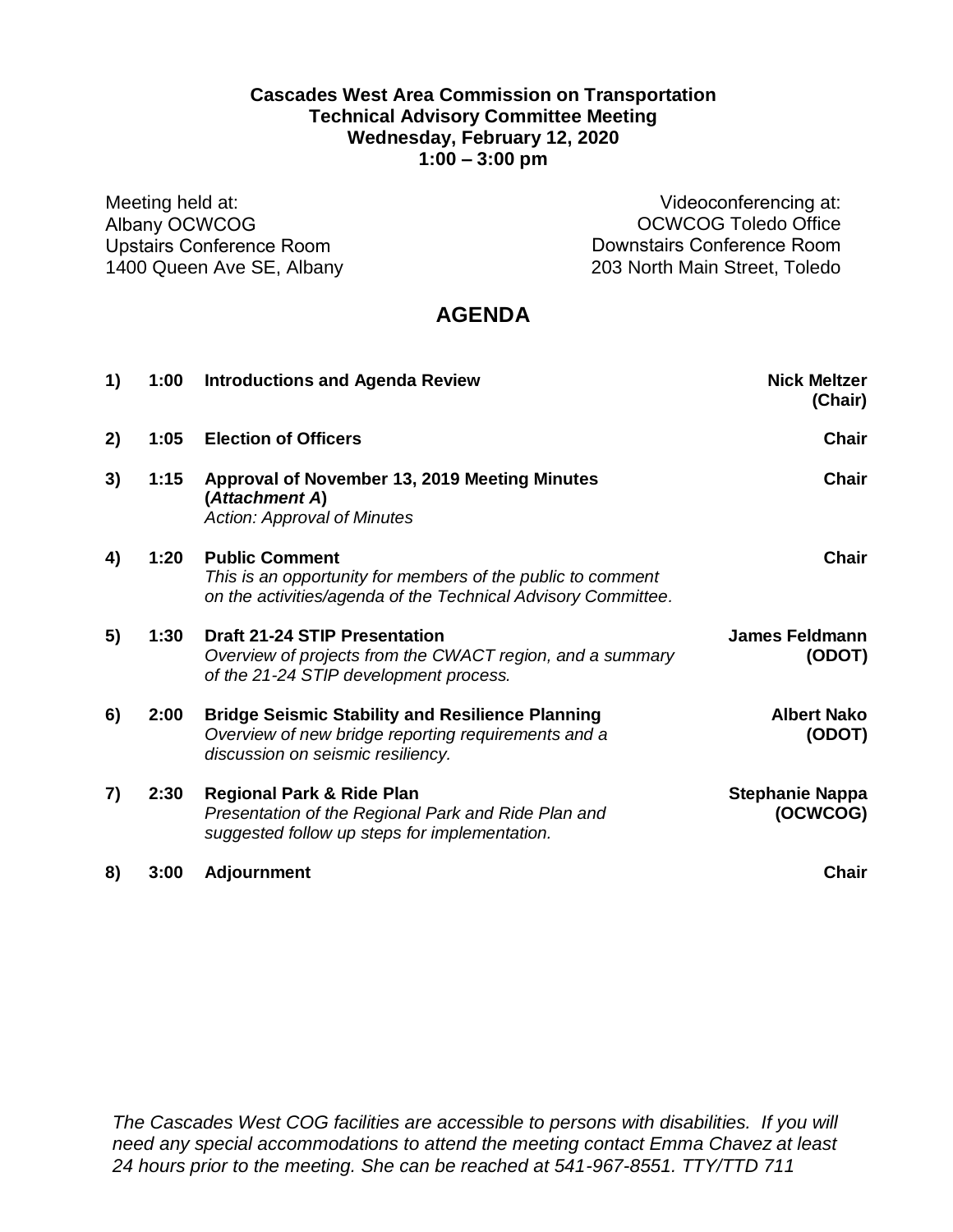## **Cascades West Area Commission on Transportation Technical Advisory Committee Meeting Wednesday, November 13, 2019 Cascades West Center, Albany Oregon**

## **Draft Minutes**

**Attendees:** Dana Nichols, Nick Meltzer, Roy Kinion, Chuck Knoll, James Feldmann, Greg Gescher, Pam Barlow-Lind, Derrick Tokos, and Dana Nichols **Staff:** Stephanie Nappa

#### **1. Welcome and Agenda Review**

Meeting opened at 1:31 pm by the Chair, Nick Meltzer. There were no changes to the agenda.

#### **2. Approval of February 13, and August 18th 2019 Meeting Minutes** Revise agenda items IV to note that it would be helpful to have traffic counts for the region and counties provided by ODOT.

Chuck Knoll moved to approve the minutes. Greg Gescher seconded. Consensus by the CWACT TAC to approve the February 13<sup>th</sup> and August 18<sup>th</sup> meeting minutes.

## **3. Public Comment Opportunity**

Pam Barlow-Lind questioned if the teleconference was posted anywhere for the public. Meltzer advised that the email notice goes out to members and interested parties, and the agenda packet is posted on the COG website.

There were no public comments.

#### **4. AAMPO/CAMPO Regional Collaboration**

Meltzer advised that the CWACT TAC met in August, and was also invited to the AAMPO and CAMPO joint meeting in September. At the joint meeting, the Hwy 20 regional travel issues discussion was continued. Meltzer provided a memo to members of the debrief discussion (see attached). Meltzer went on to review the memo with members and noted that the memo would be emailed out to Hwy 20 stakeholders group which included AAMPO, CAMPO, and CWACT TAC. Attachment A<br>
mann, Greg<br>
thanges to the<br>
unts for the<br>
consensus by<br>
minutes.<br>
Performance of the public.<br>
Example of the Hwy 20<br>
and to members<br>
with the Hwy 20.<br>
Since of that<br>
discussing<br>
By 20.<br>
Sinced that<br>
ited to a

Members requested that the study extend to Lebanon.

Staff Stephanie Nappa noted that the CWACT Full Commission will be discussing project prioritization at their December  $12<sup>th</sup>$  meeting and it should include Hwy 20.

Members held a discussion on bridge reporting requirements, and it was noted that many of the region's bridges are not set to stand a seismic event. Roy Kinion noted that Lincoln County recently updated its bridge report in case it's helpful to this discussion. Meltzer stated that a staff from the ODOT bridge department can be invited to attend a CWACT meeting and provide a presentation.

Lastly, Meltzer noted that the AAMPO and CAMPO policy boards will hold a joint meeting in January.